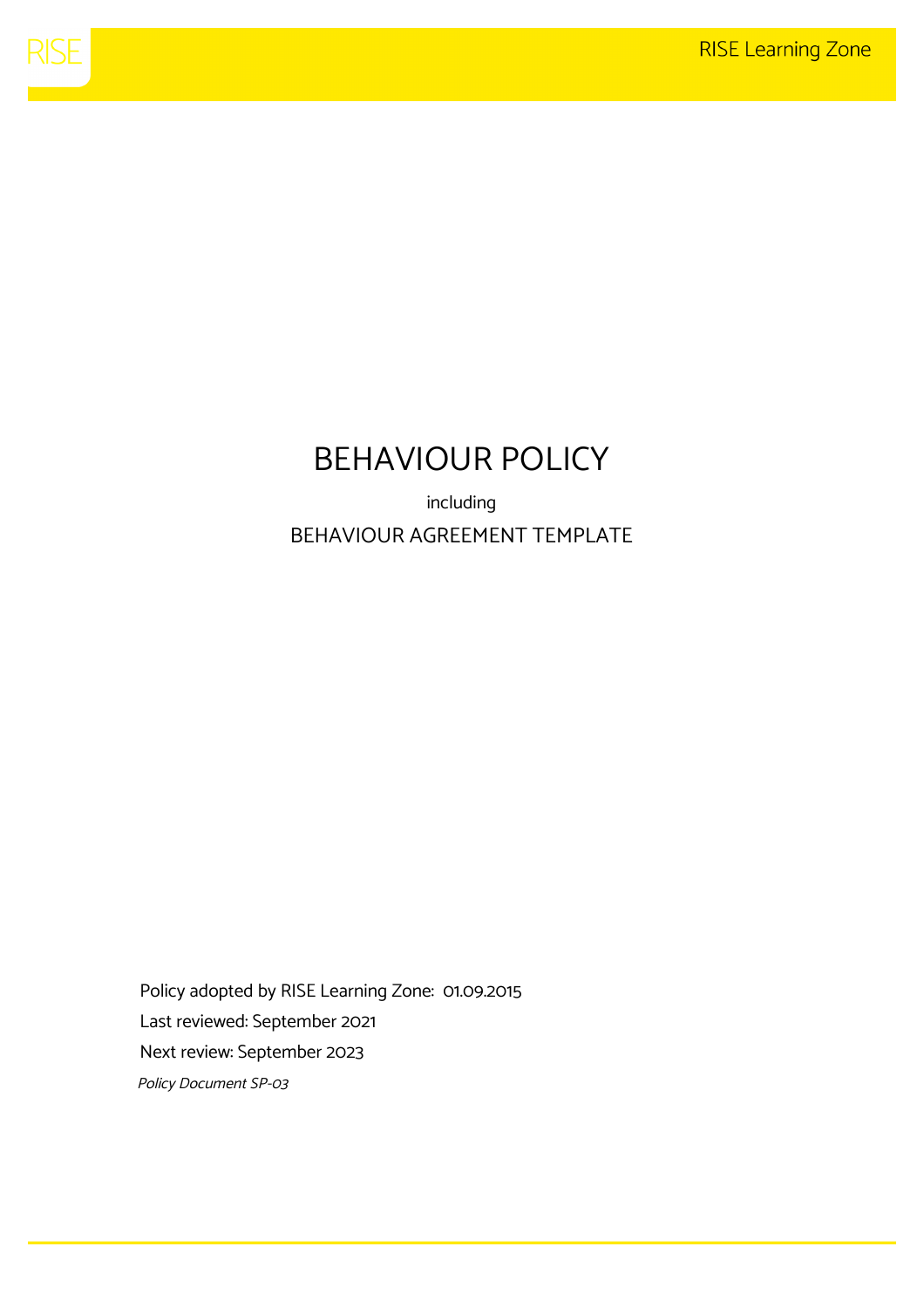## RISE LEARNING ZONE BEHAVIOUR POLICY

The promotion of acceptable behaviour is the corner stone of the work we offer to young people, not just an add-on to our provision and the curriculum. We believe that instilling in learners a sense of responsibility for their own behaviour has a positive impact on their ability and desire to learn, and has wider positive consequences in their behaviour with others, including staff, parents, peers and the wider community.

We try to keep our behaviour policy simple from the learner's perspectives, concentrating on the idea of respect and positive relationships being the keys to good behaviour; i.e. respect for ourselves, each other, staff, the learning environment and (in a wider context) our families and communities, leads to positive relationships and a positive experience at school.

We accept that most learners referred to us will have experienced difficulties in meeting the demands of their mainstream education provision. They will have often faced sanctions and the feeling of rejection. Combined with similar experiences in the home lives of many learners, this often compounds the situation and makes behaviour worse. We believe that one of the best ways to counteract this is to provide a consistent setting for learners, and to recognise and encourage even the smallest positive steps in a leaner's behaviour.

#### **Learner Agreements**

All learners referred to us will be expected to read and sign the learner agreement, which states the expectations around their levels of behaviour and the consequences that could be implemented should their behaviour not meet expectations. This will also include a section of behaviour targets, which can be quite small, but are actually quite important milestones for each learner.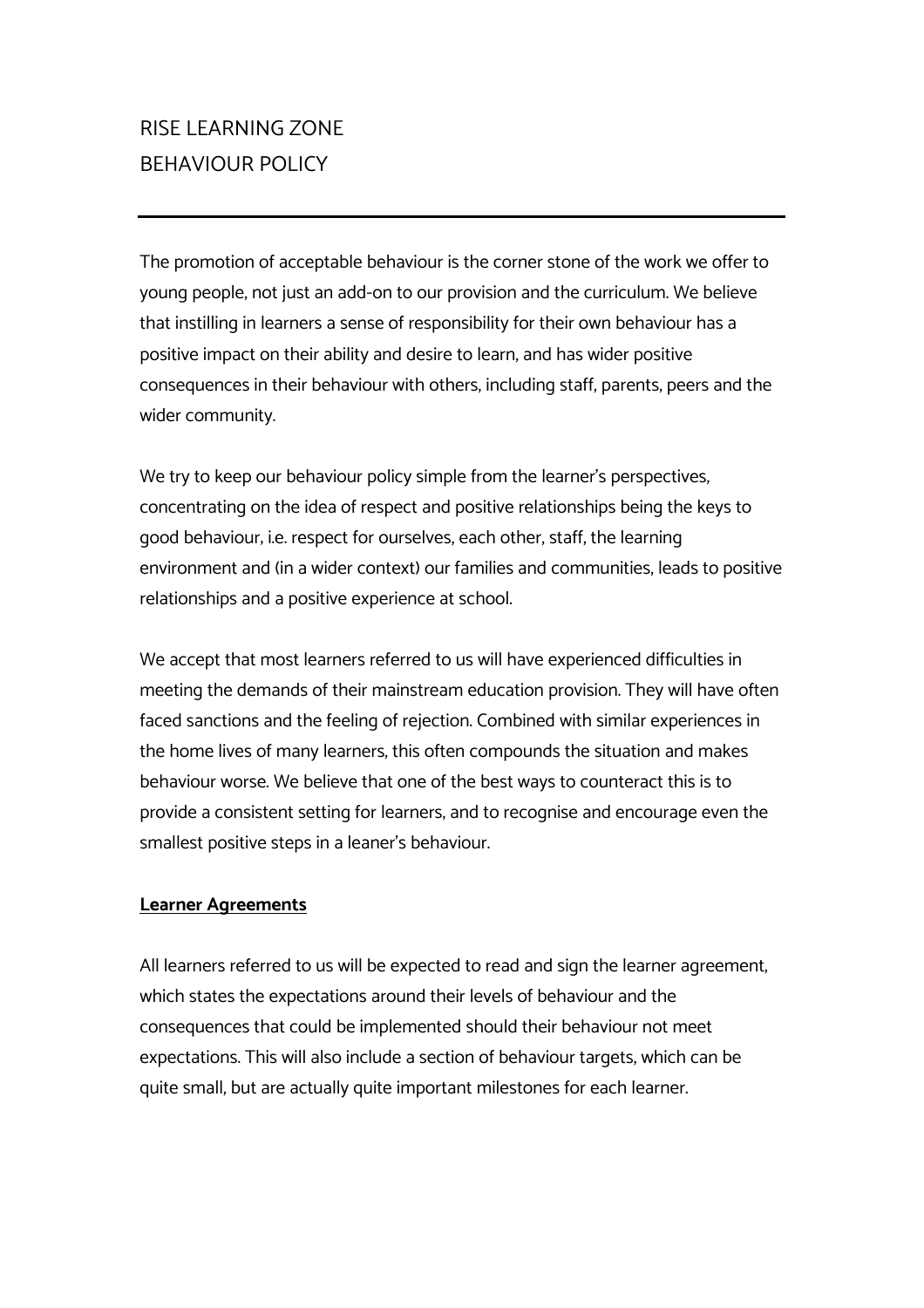#### **The Behaviour Policy Principles**

We believe that in order to enable teaching and learning to take place, desired behaviour in all aspects of our provision is necessary. We seek to create an inclusive caring, learning environment in the provision by:

- § promoting desired behaviour and discipline
- § promoting self-esteem, self-discipline, proper regard for authority and positive relationships based on mutual respect and kindness
- ensuring equality and fairness of treatment for all
- encouraging consistency of response to both positive and negative behaviour
- promoting early intervention
- providing a safe environment free from disruption, violence, bullying and any form of harassment
- § encouraging a positive relationship with parents and carers to develop a shared approach which involves them in the implementation of our policy and associated procedures
- § promoting a culture of praise and encouragement in which all students can achieve

#### **Roles and Responsibilities for Behaviour Policy**

The trustees, head of provision and staff will establish, a policy for the promotion of desired behaviour and keep it under review. It will ensure that this is communicated to students and parents, is non-discriminatory and the expectations are clear. The head of provision will be responsible for the implementation and day-to-day management of the policy and procedures, supported by all staff. Staff, including teachers, support staff and volunteers, will be responsible for ensuring that the policy and procedures are followed, and consistently and fairly applied. Mutual support amongst all staff in the implementation of the policy is essential. Staff have a key role in advising the head of provision on the effectiveness of the policy and procedures. They also have responsibility, with the support of the head of provision, for creating a high quality learning environment, teaching positive behaviour for learning and implementing the agreed policy and procedures consistently.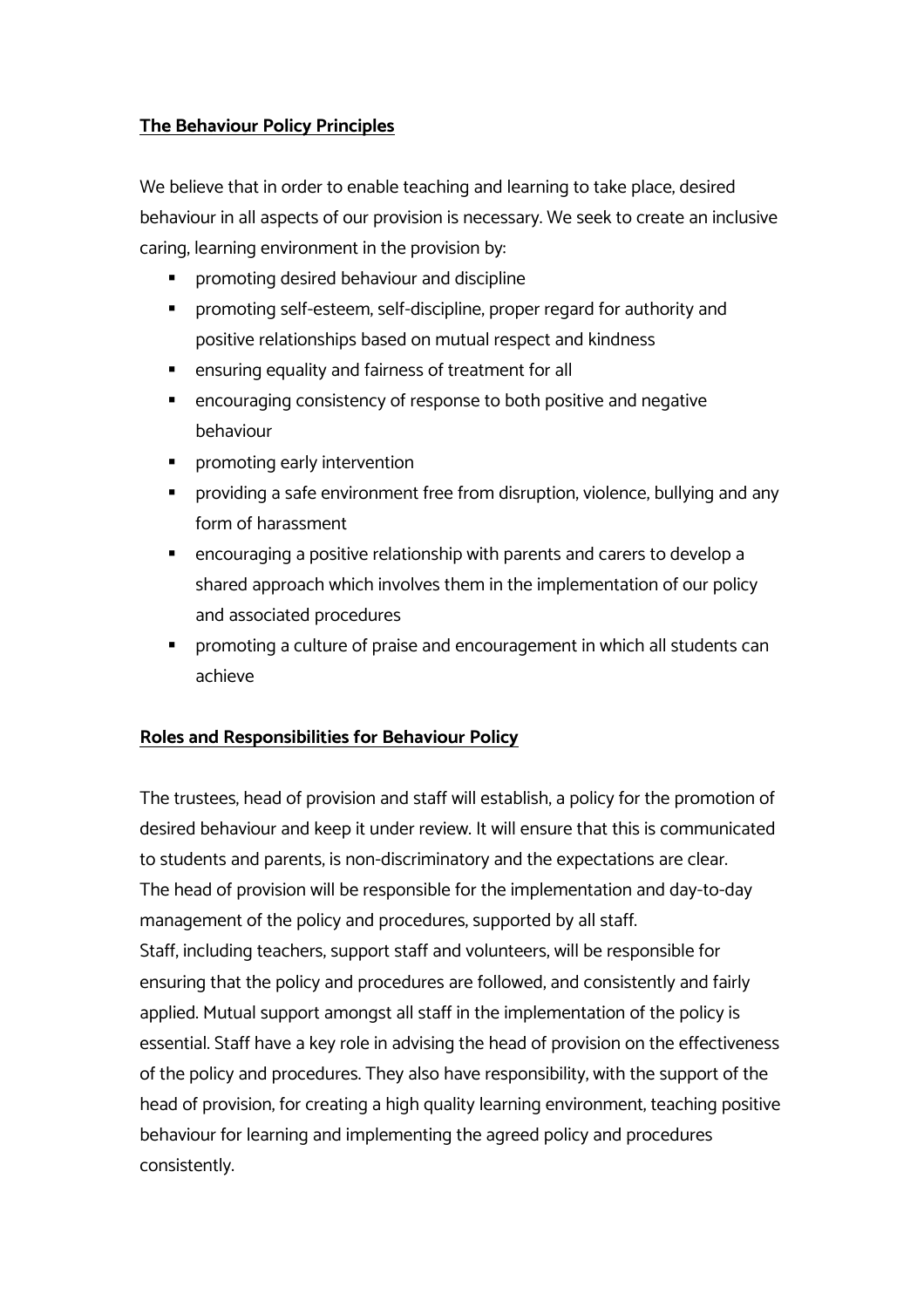The directors, head of provision and staff will ensure there is no differential application of the policy and procedures on any grounds, particularly ethnic or national origin, culture, religion, gender, disability or sexuality. They will also ensure that the concerns of students are listened to, and appropriately addressed.

Parents and carers will be expected, encouraged and supported to take responsibility for the behaviour of the child both inside and outside the provision. We will encourage parents to work in partnership with us to assist in maintaining high standards of desired behaviour and will be actively encouraged to raise with the school any issues arising from the operation of the policy.

Students are expected to take responsibility for their own behaviour and will be made fully aware of the school policy, procedure and expectations. Students will also be encouraged to take responsibility for their social and learning environment making it both safe and enjoyable by reporting all undesirable behaviour.

#### **Rewards**

An ethos of encouragement is central to the promotion of desirable behaviour. Rewards are an integral means of achieving this. They have a motivational role in helping students to realise that desirable behaviour, self awareness and responsibility to self and others is valued, and are clearly defined in the procedures. Integral to the system of rewards is an emphasis on praise both informal and formal to individuals and groups. Alongside this is informing parents regularly on their child's desired behaviour.

#### **Behaviour Sanctions**

No matter how well planned a curriculum, lesson or school set-up, disruptive behaviour is bound to occur at some point. Controls and sanctions are necessary in order to maintain reasonable order throughout the provision. The aims of the sanctions are to create an environment, which gives a firm and commonly understood structure and sense of order. Discipline should not be viewed as an end, but it is essential for effective individual and collective learning. Sanctions will be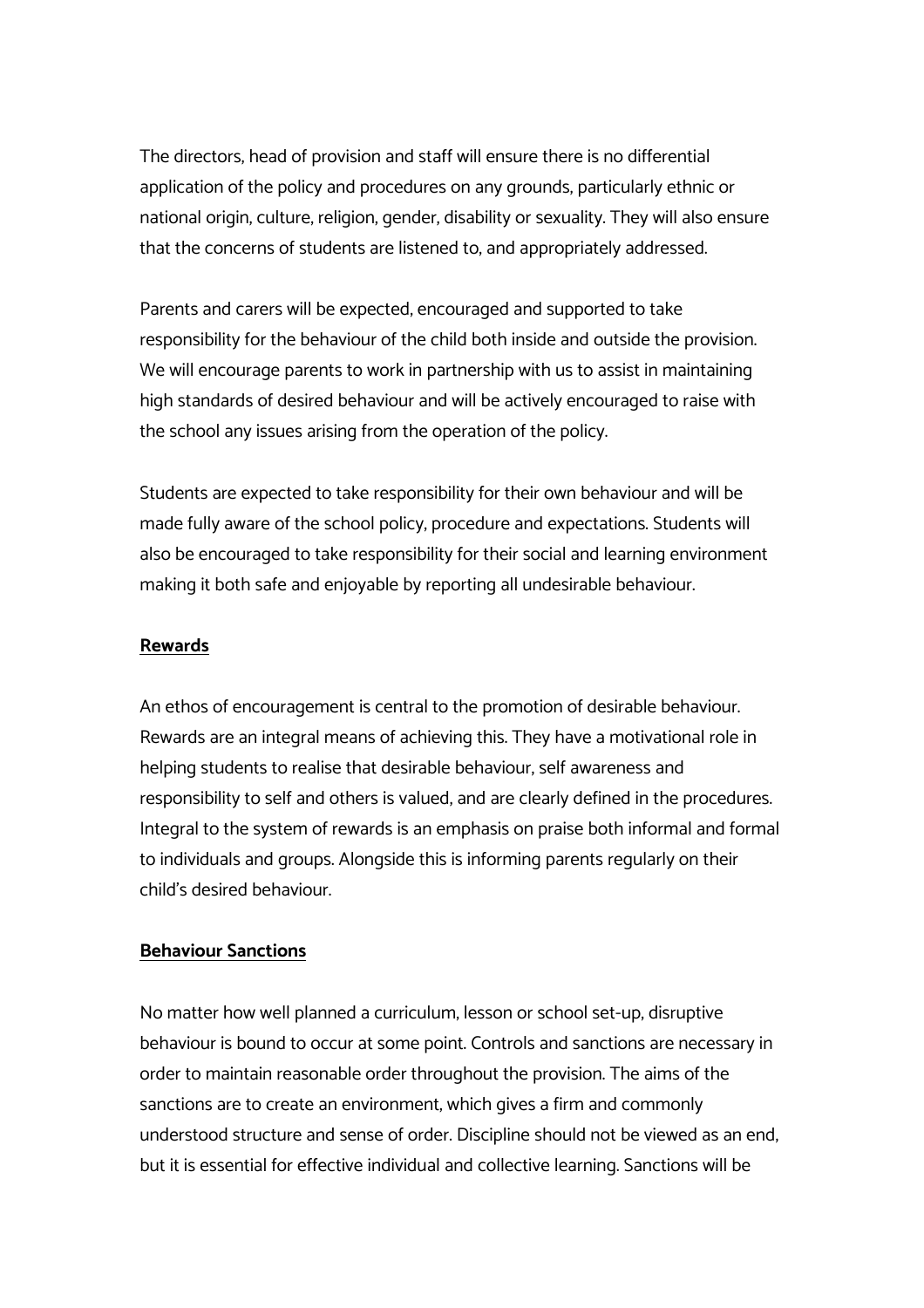given in a way that informs pupils their behaviour is unacceptable, and are most effective when given as soon as possible after the inappropriate behaviour has occurred.

Sanctions are limited but for lesser offences could include:

- § Request for written letters of apology
- Phone calls to parents / carers
- **•** Internal isolation
- Restriction from enrichment activities

Should more serious inappropriate behaviour take place, (such as violence, bullying, vandalism, substance misuse, persistent defiance) and the need for more serious sanctions occur, this should be done with following discussions with the referring school, but can result in:

- **•** Immediate isolation
- A fixed term exclusion
- Involvement of the police
- Permanent removal from provision back to the referring school

Parents should always be kept aware of the situation, and asked to take part in a behaviour meeting before a final sanction is placed.

#### **Extreme Situations**

It should be noted that from time to time behaviour can escalate, and can no longer be managed using regular strategies. Extra physical presence can be sought, either from within the provision, from the referring school, or from the police (if the situation warrants this course of action)

Physical intervention from staff should be a final course of action in the following circumstances:

- When a learner attacks a member of staff
- When a learner attacks another pupil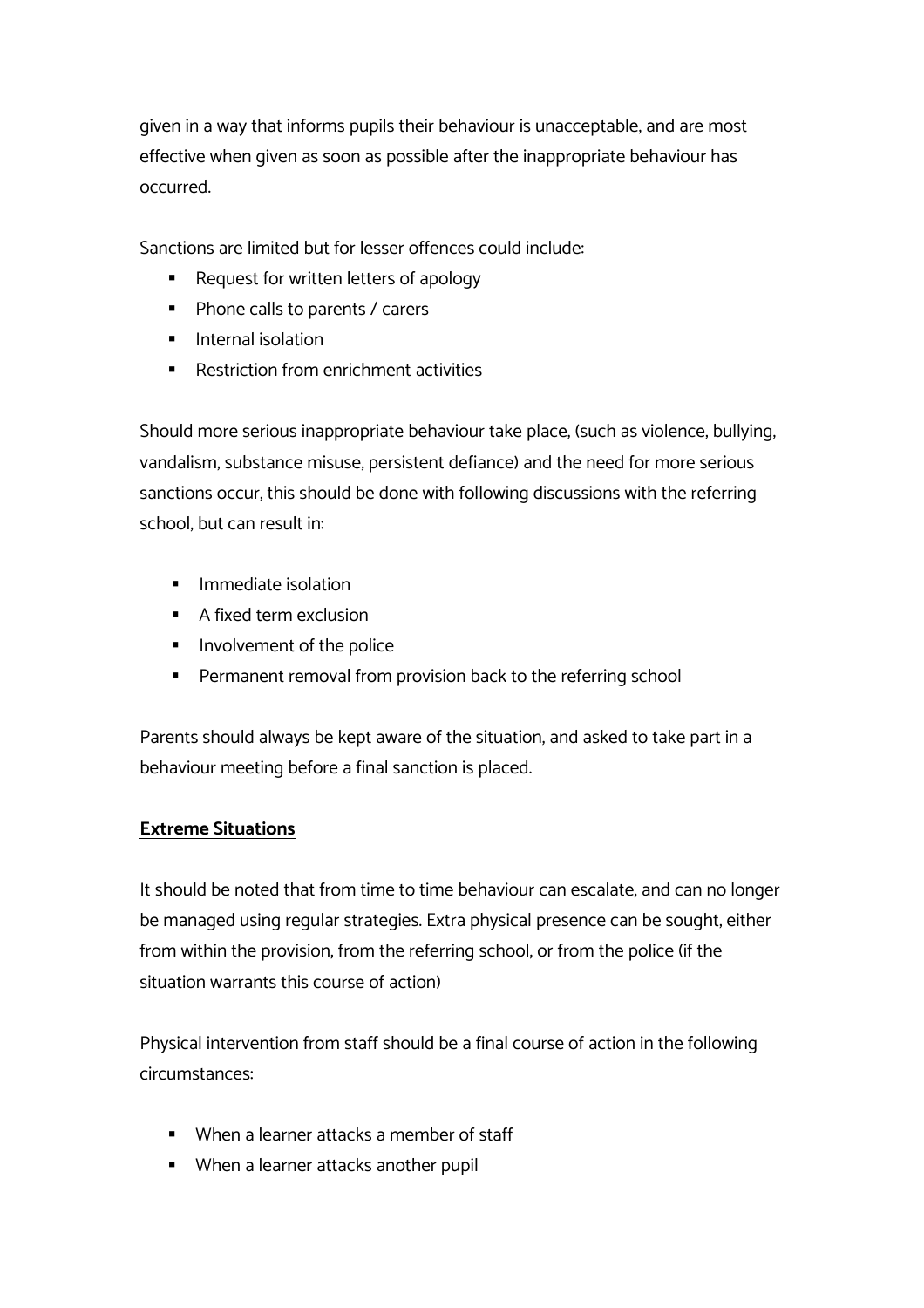- When learners are fighting
- When a learner is, or is perceived to be in danger of hurting themselves

Physical intervention may include:

- Physically interposing between two learners
- Blocking a learners path
- Leading a learner by the arm
- Shepherding away by quiding with an arm, placing a hand in the centre of a leaner's back or (if at least 2 members of staff have been trained) by the use of Positive Handling Techniques

#### **Smoking**

- RISE Learning Zone has adopted a no-smoking policy for learners, and will not permit smoking on site or taking breaks to go off-site for smoking. This includes vaporising devices. Smoking paraphernalia must be handed in at the gate at the start of the school day and will remain in school care until the end of the day.
- § Staff may take a reasonable number of cigarette breaks during the course of the day. When young people are present, cigarette breaks should not leave colleagues in a poor staff to worker ratio.
- Staff should not smoke with or in front of young people.
- § Smoking is not permitted in any part of the building, fire escapes or car parks. Staff should walk away from the building and it's surrounds.

#### **Alcohol and Illegal Substances**

- Under no circumstances should staff bring alcohol to work, be at work under the influence of alcohol, or condone the drinking of alcohol with young people.
- Young people found with alcohol should be asked to leave the project with the alcohol, or if they are not under its influence to tip it away.
- Similarly under no circumstances should staff come to work under the influence of illegal substances, and any personal use in private time must not be disclosed to young people.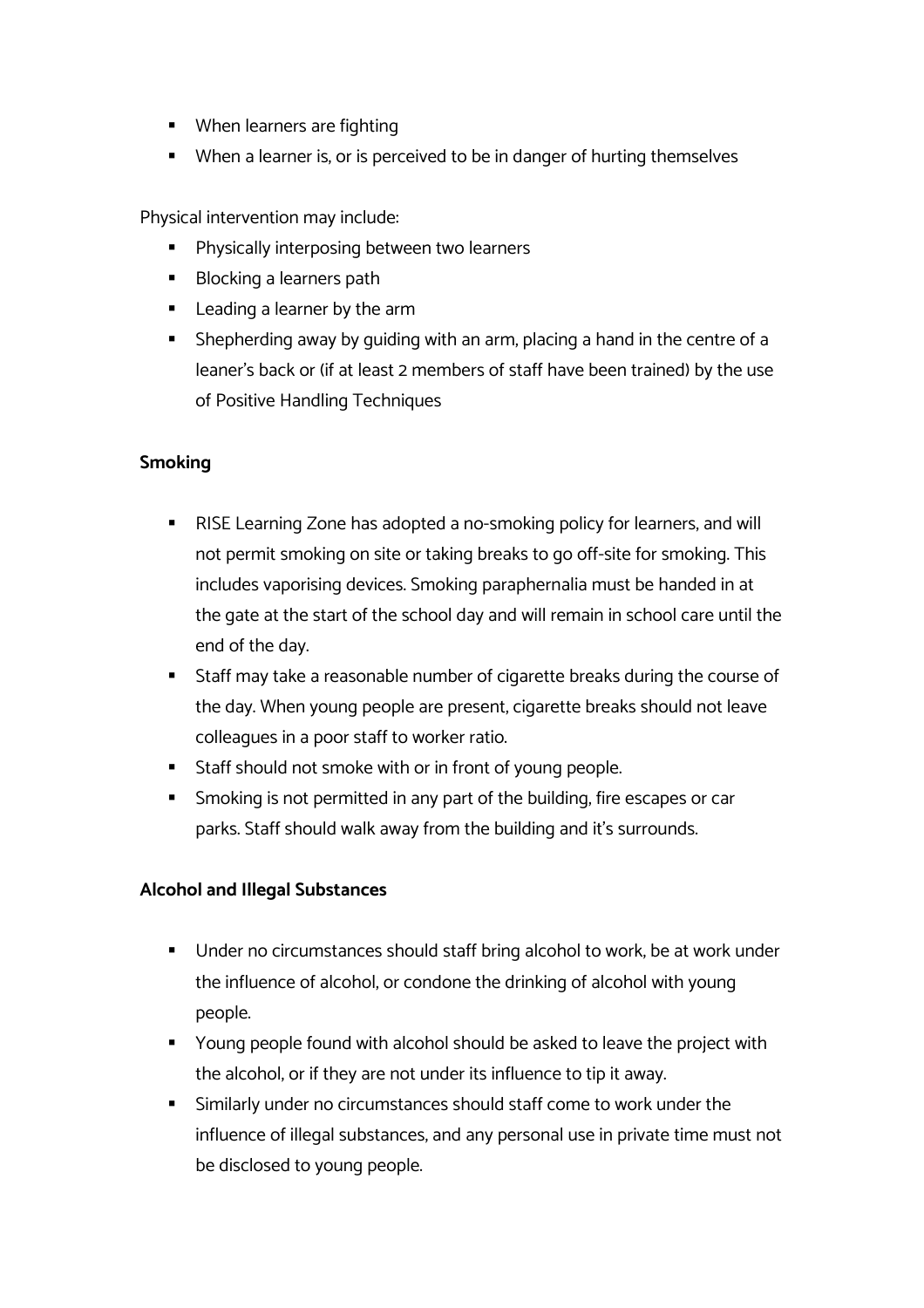- Young people who bring, use or deal illegal substances onto the premises should be requested to stop or leave, as appropriate, with an explanation as to why their behaviour is unacceptable and an invitation to return another time.
- § Workers are reminded that dealing taking place on the premises can lead to the prosecution of workers, as well as dealers.
- Project workers should make clear to young people the nature and legal requirements of their roles and Project policy regarding illegal activities.
- § Project workers are encouraged to deal with such situations sensitively and to be aware of the underlying need to balance the benefit or damage to both the lives of young people in their care and to the worker's own long term working relationship with them. Workers are to be mindful of the obligation to be seen to act within the law regardless of personal feelings and to respond accordingly.
- In circumstances where workers are given, find or confiscate illegal substances there are no legal obligations to contact the police or to hand over substances to them. However attention is drawn to the possible implication of possession offences under the Misuse of Drugs Act 1971. In such circumstances the situation should be brought immediately to the attention of the Drug Prevention Worker or the Co-ordinator. After consultation there are two courses of action open to workers:
	- a) destroy the substance in the presence of senior worker or team leader ie. by flushing it down the toilet
	- b) a senior worker to hand the substance over to the police. In such cases while worker may be asked to do so he/she is under no legal obligation to reveal names or details of how the substance was received.
- Within the context of possible possession offences workers should also be aware of the fact that the confiscation of illegal substances in order to prevent a young person committing an offence is a statutory defence under the Misuse of Drugs Act 1971. Under such circumstances a worker should:
	- a) be seen to be in the process of acting promptly in following the chosen course of action ie. within 2 hours of the incident ending
	- b) make a written record in the "Incident Book" noting all action taken but excluding the young person's name.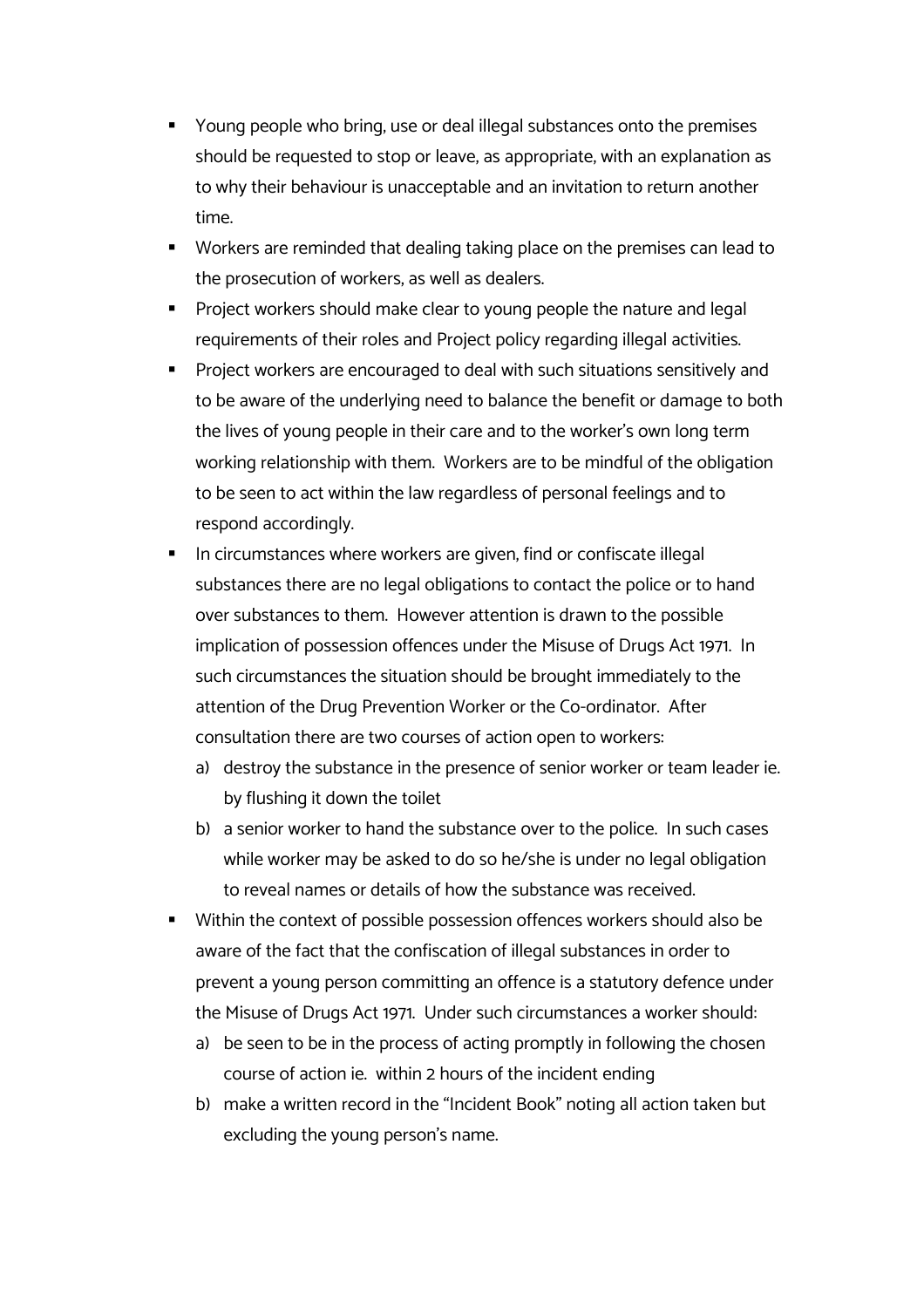#### **Dealing with violent or aggressive behaviour:**

- Workers should be sensitive to the potential risk of violent or aggressive behaviour and be careful to avoid the risk of personal harm. In these situations personal safety is the priority.
- Young people who bring weapons or stolen goods onto the premises should be asked to leave immediately, with an explanation why their behaviour is unacceptable and an invitation to return another time. This will be recorded as an official exclusion.
- In open access sessions team members must remain aware of their colleagues and their needs for support in situations and should be quick to respond to difficulties, which may occur at any time.
- Workers should be careful to avoid confrontational situations whenever possible and be aware of their personal responses which may fuel an aggressive situation. Faced with conflict, workers should attempt to defuse the situation by asking other people to leave the area and by being nonthreatening with appropriate use of body language, tone of voice, eye contact and use of reflective listening skills.
- If necessary workers should leave the situation and seek support from colleagues. If young people or staff are in immediate danger the police should be informed by telephoning 999 requesting immediate response.

#### **Young Person Rules and Regulations**

All staff should be committed to challenge behaviour that is in contrary to the following. This should be done sensitively.

- Keep hands and feet to yourself
- No fighting or play-fighting
- No smoking / drugs / alcohol
- Respect others and their opinions
- § Show kindness to others
- Share equipment and refreshments
- Listen and learn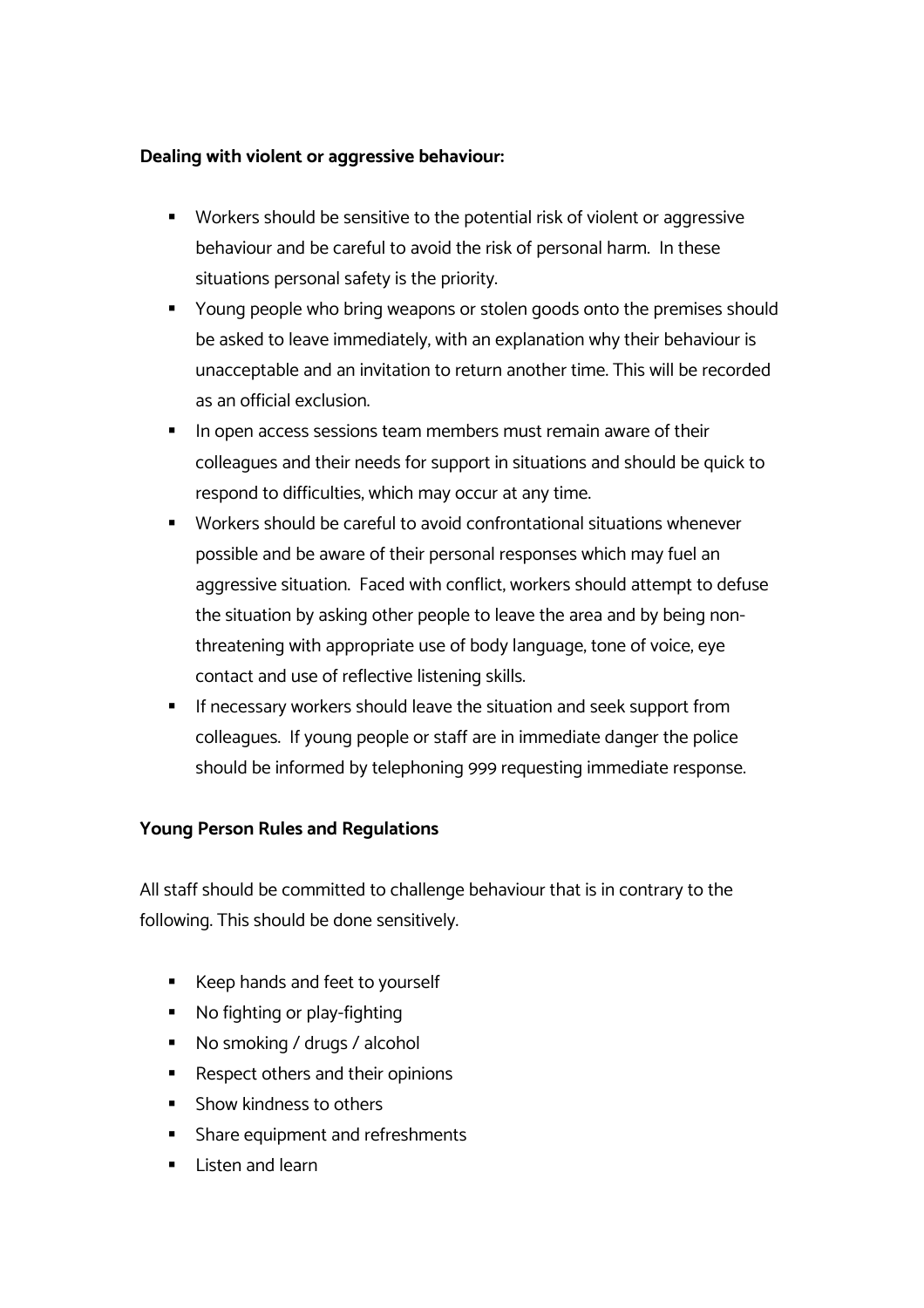- No Bullying
- No racist / sexist / homophobic behaviour
- § Take responsibility for your actions